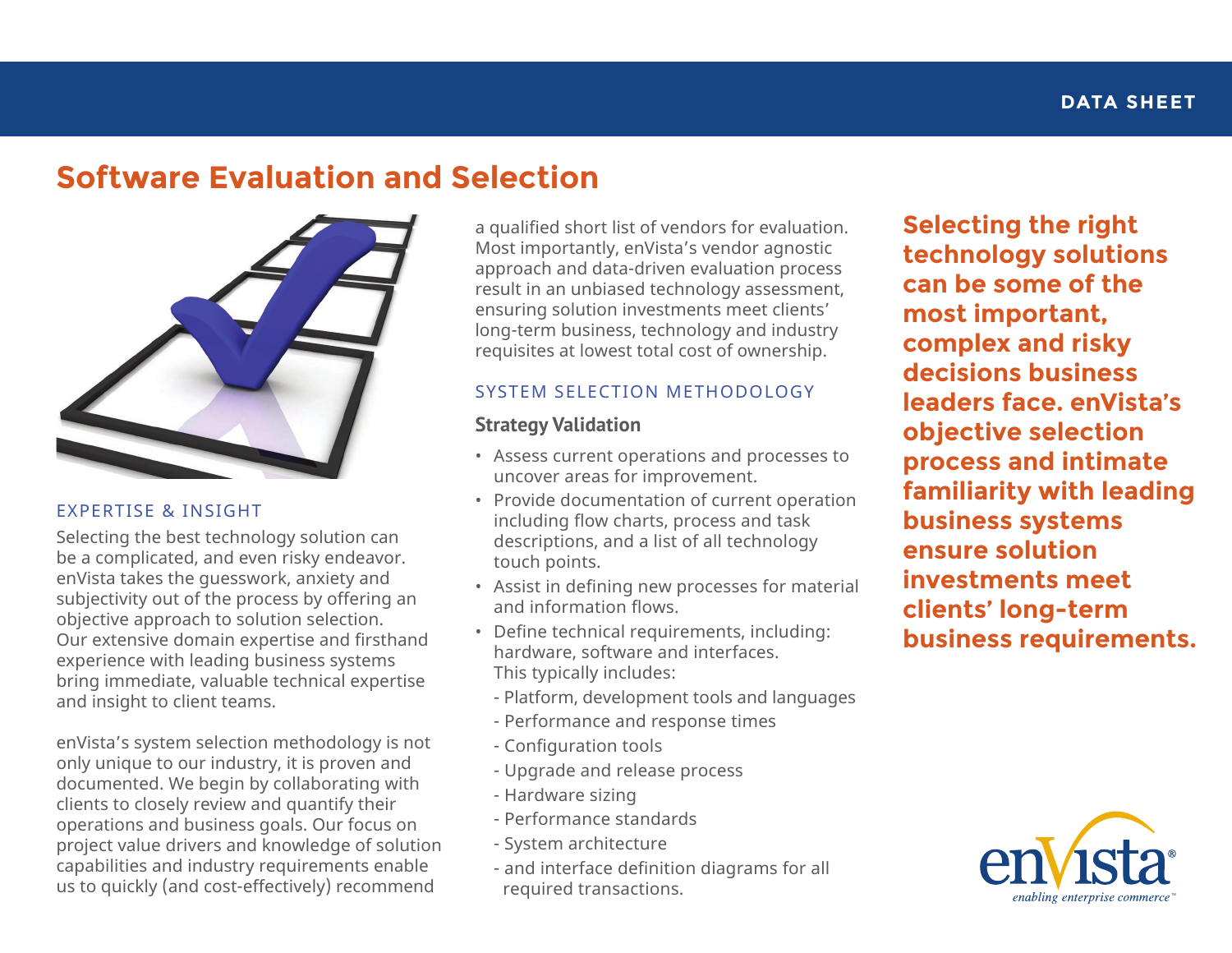

enVista's system selection methodology is not only unique to our industry, it is proven and documented.

**enVista's ultimate focus is delivering competitive advantage and enterprise cost savings. Our deep technology consulting experience provides clients valuable expertise, reducing the time and cost associated with software evaluation and selection, and ensuring the best solution is chosen to meet their needs.**

| . <sub>.</sub><br>Pasinces meequation                         |                                                                      |                                                                |                                                             |
|---------------------------------------------------------------|----------------------------------------------------------------------|----------------------------------------------------------------|-------------------------------------------------------------|
| <b>Strategy Validation</b>                                    | <b>Situation Analysis</b>                                            | <b>Solution Analysis</b>                                       | <b>Solution Justification</b>                               |
| <b>Executive Sessions /</b><br><b>Strategy Focus Sessions</b> | <b>Review of Existing Systems</b><br>Functionality                   | Identify Best Potential<br>Software Solution Providers         | Present TCO Analysis for<br>Various Alternatives            |
| <b>Align Project Expectations</b>                             | <b>Functional Area Interviews</b>                                    | Distribute RFP and<br><b>Evaluate Responses</b>                | <b>Select Best Alternative</b>                              |
| Internal Customers /<br>Stakeholder Interviews                | <b>Perform Process Documentation</b><br>& Review Processes           | <b>Schedule and Execute Scripted</b><br><b>Demonstrations</b>  | Develop Implementation Project<br>Schedule & Resource Model |
| <b>External Stakeholder</b><br><b>Interviews</b>              | <b>Perform Business</b><br><b>Process Analysis</b>                   | <b>Evaluate Demonstrations</b>                                 | Provide Organizational<br><b>Impact Plan</b>                |
| <b>Readiness Assessment</b>                                   | Review High Future State<br>Core Process Flows                       | <b>Conduct Reference Checks</b><br>& Vendor Financial Analysis | <b>Assist with Contract Negotiations</b>                    |
| <b>Project Charter and</b><br><b>Kickoff Meeting</b>          | <b>Review Process &amp; Functional</b><br><b>System Requirements</b> | <b>Decision Matrix (KT)</b>                                    | Define Go-Forward Activities                                |
|                                                               |                                                                      |                                                                |                                                             |

**Methodology** | Business Integration

### **Situation Analysis**

- Help educate team on system design and functionality, ensuring all members share a common understanding of the project and expectations.
- Provide short list of vendors that can best meet operational, technical and industryrelated goals and objectives.
- Submit clearly defined plan to move forward, including:
	- Scope of project across financial, organizational, deliverable, and physical aspects
	- Resource assumptions